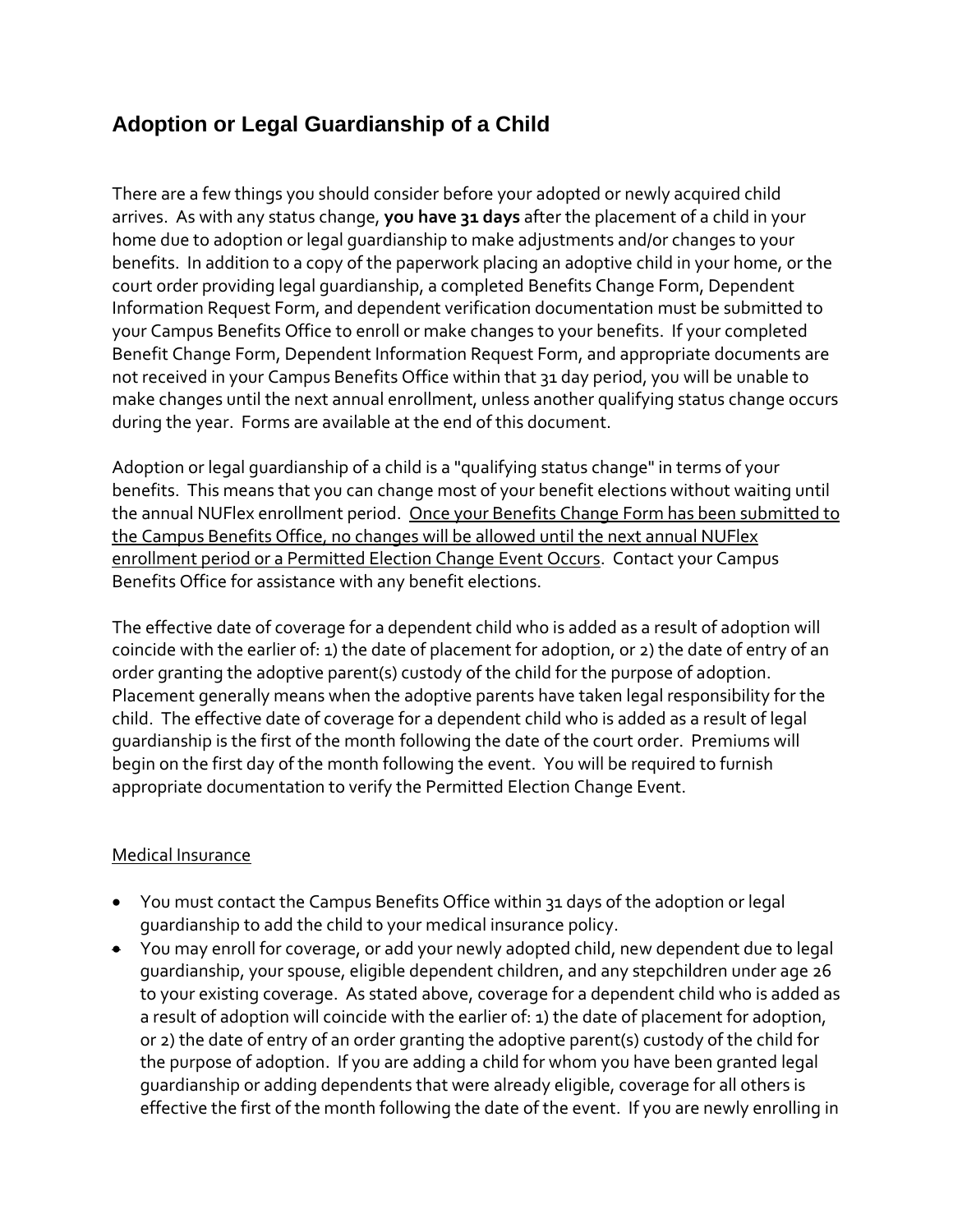the medical plan, coverage for all members (including the adopted child or child for whom you have been granted legal guardianship) is not effective until the first of the month following the event.

- You may cancel coverage **only** when coverage becomes effective under your spouse's employer's plan. Proof of the new coverage will be required.
- If enrolling in the medical coverage, or a change in "coverage category" to your existing plan is needed (Employee Only to Employee & Child or Employee & Spouse to Employee & Family), you must complete a Benefits Change Form.
- A Dependent Information Request Form must be completed to add the adopted child or child for whom you have been granted legal guardianship to your medical insurance policy even if you are currently enrolled for Employee & Child or Employee & Family coverage. This form is also required if adding other previously eligible dependents to your medical coverage.
- You may only change a medical "coverage category". Changes between medical plan "options" are not allowed (i.e., you cannot move from the High Option to the Basic Option).
- For a newly adopted child's dependent verification documentation, your benefits office must receive a photocopy of the revised birth certificate within 60 days of, and the social security number within six months of, the date the adoption becomes final. For all other dependents being added to the coverage, including a child for whom you've been granted legal guardianship, you must provide the dependent verification documents when you submit the Benefits Change Form and Dependent Information Request Form, within 31 days of the legal guardianship.
- If a Dependent Information Request Form and, if applicable, a Benefits Change Form is not completed within the 31-day Permitted Election Change Event period, benefits will not be provided. The adopted dependent child or child for whom you've been granted legal guardianship may be enrolled for coverage at the next subsequent annual NUFlex enrollment or when a Permitted Election Change Event occurs.

### Dental Insurance

- You may add your newly acquired child now or wait until the next annual NUFlex enrollment period.
- Dependents who were previously eligible for coverage may be added to your policy. As stated above, coverage for a dependent child who is added as a result of adoption will coincide with the earlier of: 1) the date of placement for adoption, or 2) the date of entry of an order granting the adoptive parent(s) custody of the child for the purpose of adoption. If you are adding a child for whom you have been granted legal guardianship or adding dependents that were already eligible, coverage for these dependents (including the newly acquired child) is effective the first of the month following the date of legal guardianship.
- You cannot add dental coverage if you are not already enrolled in the plan.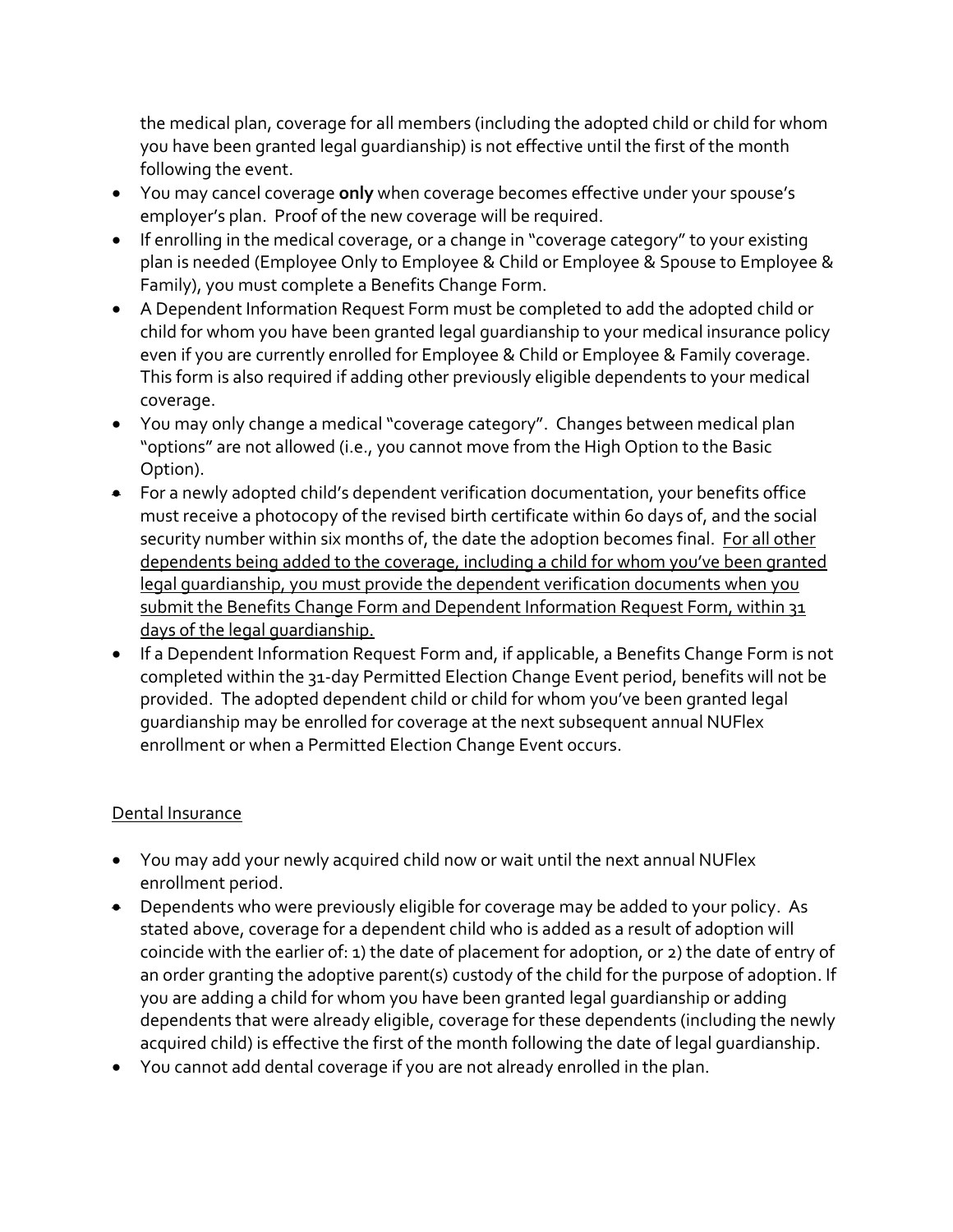- You may cancel coverage **only** when coverage becomes effective under your Spouse's employer's plan. Proof of the new coverage will be required.
- To add dependent(s) to your coverage, you must submit a Benefits Change Form, Dependent Information Request Form and dependent verification documentation.
- For a newly adopted child's dependent verification documentation, your benefits office must receive a photocopy of the revised birth certificate within 60 days of, and the social security number within six months of, the date the adoption becomes final. For all other dependents being added to the coverage, including a child for whom you've been granted legal guardianship, you must provide the dependent verification documents when you submit the Benefits Change Form and Dependent Information Request Form, within 31 days of the date of legal guardianship.

## Vision Care Insurance

- You may add your newly acquired child now or wait until the next annual NUFlex enrollment period.
- Dependents who were previously eligible for coverage may be added to your policy. As stated above, coverage for a dependent child who is added as a result of adoption will coincide with the earlier of: 1) the date of placement for adoption, or 2) the date of entry of an order granting the adoptive parent(s) custody of the child for the purpose of adoption. If you are adding a child for whom you have been granted legal guardianship or adding dependents that were already eligible, coverage for these dependents (including the newly acquired child) is effective the first of the month following the date of legal guardianship.
- You cannot add vision coverage if you are not already enrolled in the plan.
- You may cancel coverage **only** when coverage becomes effective under your Spouse's employer's plan. Proof of the new coverage will be required.
- To add dependent(s) to your coverage, you must submit a Benefits Change Form, Dependent Information Request Form and dependent verification documentation.
- For a newly adopted child's dependent verification documentation, your benefits office must receive a photocopy of the revised birth certificate within 60 days of, and the social security number within six months of, the date the adoption becomes final. For all other dependents being added to the coverage, including a child for whom you've been granted legal guardianship, you must provide the dependent verification documents when you submit the Benefits Change Form and Dependent Information Request Form, within 31 days of the date of legal quardianship.

### Voluntary Life Insurance

 You may enroll, increase, decrease or cancel voluntary life insurance coverage and/or make changes to your tobacco/nicotine designation.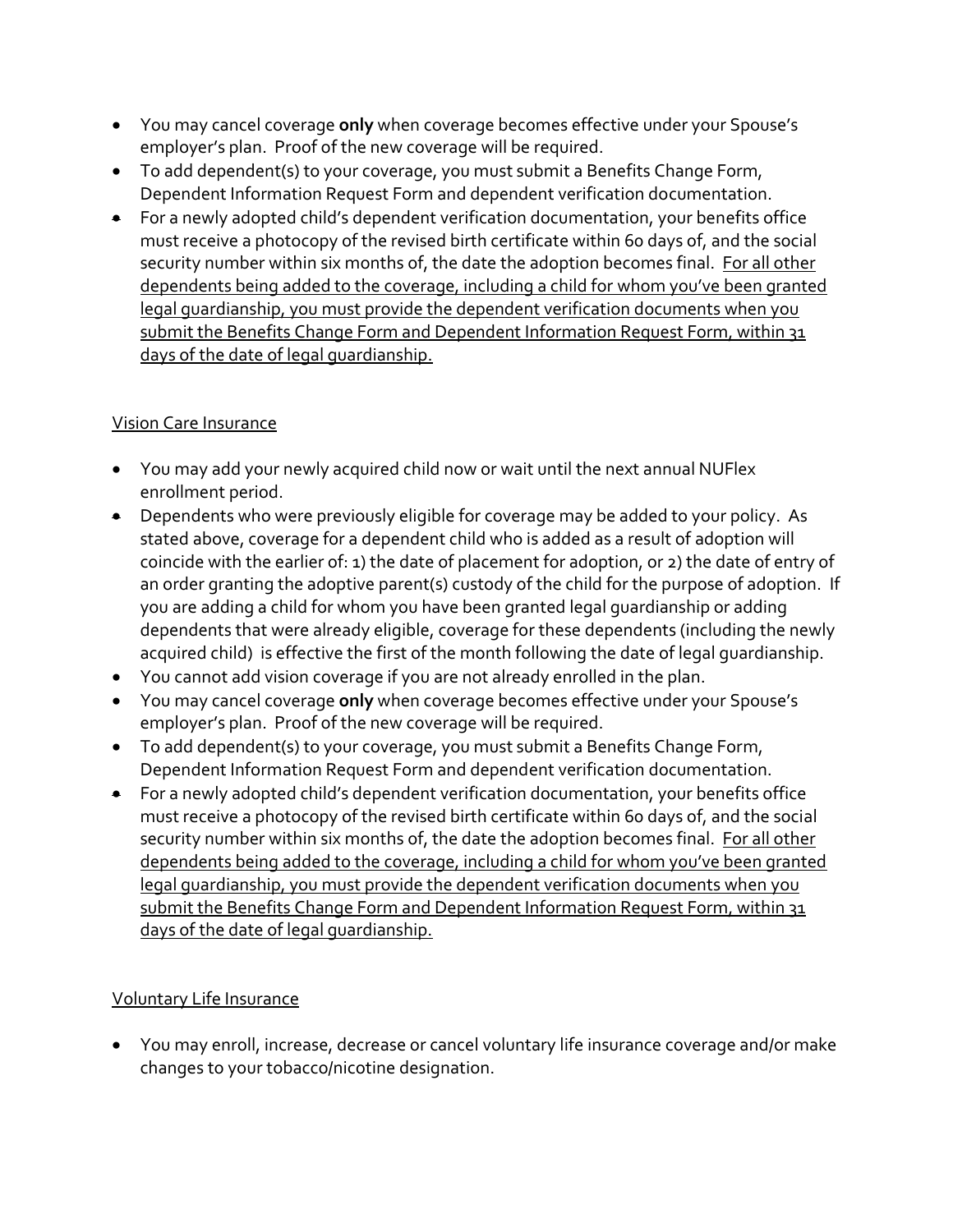- If you enroll or increase coverage, you must complete an Assurity Life Insurance Statement of Health Form.
- To make a change to your coverage, you must submit a Benefits Change Form.
- Coverage changes due to adoption or legal guardianship of a child will be effective on the first day of the month following the date of the child's adoption or legal guardianship.

### Accidental Death & Dismemberment Insurance (AD&D)

- You may enroll, increase, decrease or cancel AD&D coverage without proof of insurability.
- To make a change to your coverage, you must submit a Benefits Change Form.
- Coverage changes due to the adoption or legal guardianship will be effective on the first day of the month following the date of the child's adoption or legal quardianship.

### Dependent Life Insurance Spouse

- You may enroll, increase, decrease or cancel Dependent Life Insurance Spouse coverage provided they are not legally disabled.
- If you enroll in or increase coverage, you must complete an Assurity Life Insurance Statement of Health Form.
- To make a change to your coverage, you must submit a Benefits Change Form.
- Coverage changes due to the adoption or legal guardianship of a child will be effective on the first day of the month following the date of the child's adoption or legal quardianship.

### Dependent Life Insurance Child

- You may enroll, increase, decrease or cancel Dependent Life Insurance Child coverage.
- You may add coverage for your newly eligible dependent in the amounts of \$5,000 or \$10,000 with no proof of insurability. Coverage for a child age 14 days to 6 months is equal to 10 percent of the above option amounts. There is no life insurance coverage for a child 13 days or less.
- You may provide dependent life insurance coverage for previously eligible dependent children and/or stepchildren under the age of 26 providing they are not legally disabled.
- If you enroll or increase coverage for other dependent children, you must complete an Assurity Life Insurance Statement of Health Form.
- To make a change to your coverage, you must submit a Benefits Change Form.
- Coverage changes due to the adoption or legal guardianship of a child will be effective on the first day of the month following the date of the child's adoption or legal guardianship.

Long Term Disability Insurance (LTD)